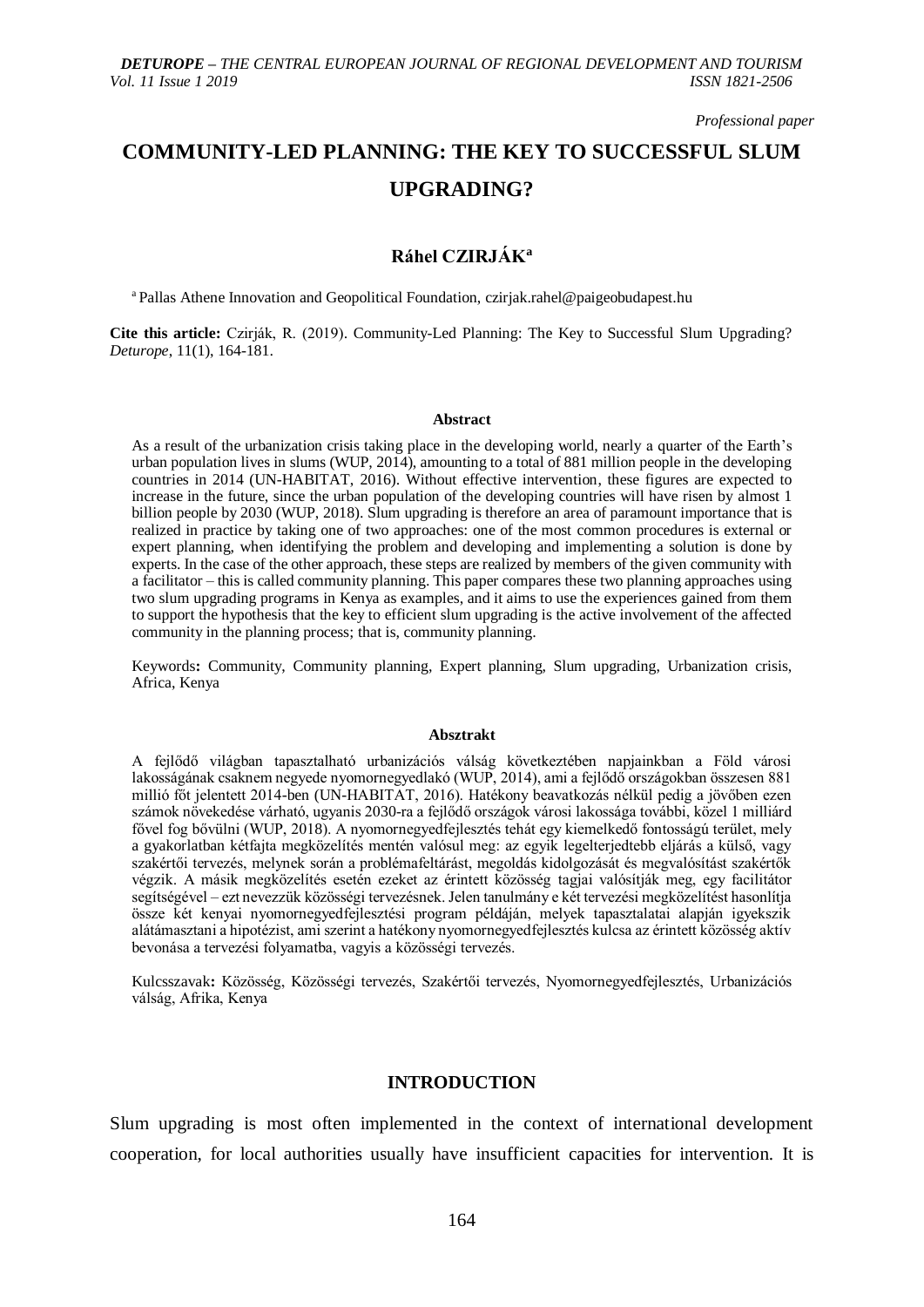therefore worth contextualizing how the participation of those affected appears in the narrative of international aid.

The emphasis and keywords of the international aid system, created and institutionalized after World War II, have gradually changed over the decades, mainly due to shifts in global politics and the global economy (Czirják, 2017). Ownership and the principle of partnership appeared among international aid's keywords during the decade following the dissolution of the bipolar world order, and it meant that recipient countries could play a more active role in planning and implementing aid (Paragi et al., 2007).

The principles of international development cooperation formulated since the turn of the millennium are evolving similarly to the 1990s, with further emphasis on ownership and partnership (Szent-Iványi, 2009). This means that in the 21st century it is increasingly important that recipients affected by the given problems actively participate in seeking solutions by developing their own strategies and operative programs.

This is reflected, for example, in OECD's 2005 Paris Declaration, which emphasizes the importance of the ownership approach, meaning that partner countries are obliged to come up with their own development strategies, divide them into operative programs, and play a leading role in coordination during aid implementation, too (OECD 2005).

The above might give the impression that involving those affected in problem-solving, that is, *participation* is the "invention" of the last two or three decades; however, its roots go back much further. The concept of participation was introduced to development professionals by *Pedagogy of the Oppressed*, a book written in the 1960s by Brazilian educator and philosopher Paulo Freire, which in the late 1980s and early 1990s led to the emergence of several practical models for the active involvement of recipients in development (Ciurlik, 2013). Through emphasizing the importance of partnership and ownership, participation eventually became part of the broad discourse of international aid in the 1990s and 2000s.

If we examine the practical realization of these keywords, we can conclude that based on the agents involved in the process, we can distinguish two main kinds of development activities: expert-led (also referred to as external planning) and community-led or participatory planning (internal planning). Despite the fact that *inclusion, partnership* and *ownership approach* have become key terms of developmental discourse, the expert-led planning remains the most common method of international development cooperation.

This paper compares these two planning procedures first theoretically, then through two slum upgrading programs realized in Kenya: the *Kenyan Slum Upgrading Programme* in Kibera (as an example of expert-led planning) and the *Building in Partnership: Participatory Urban Planning* in Kitale (as an example of community planning).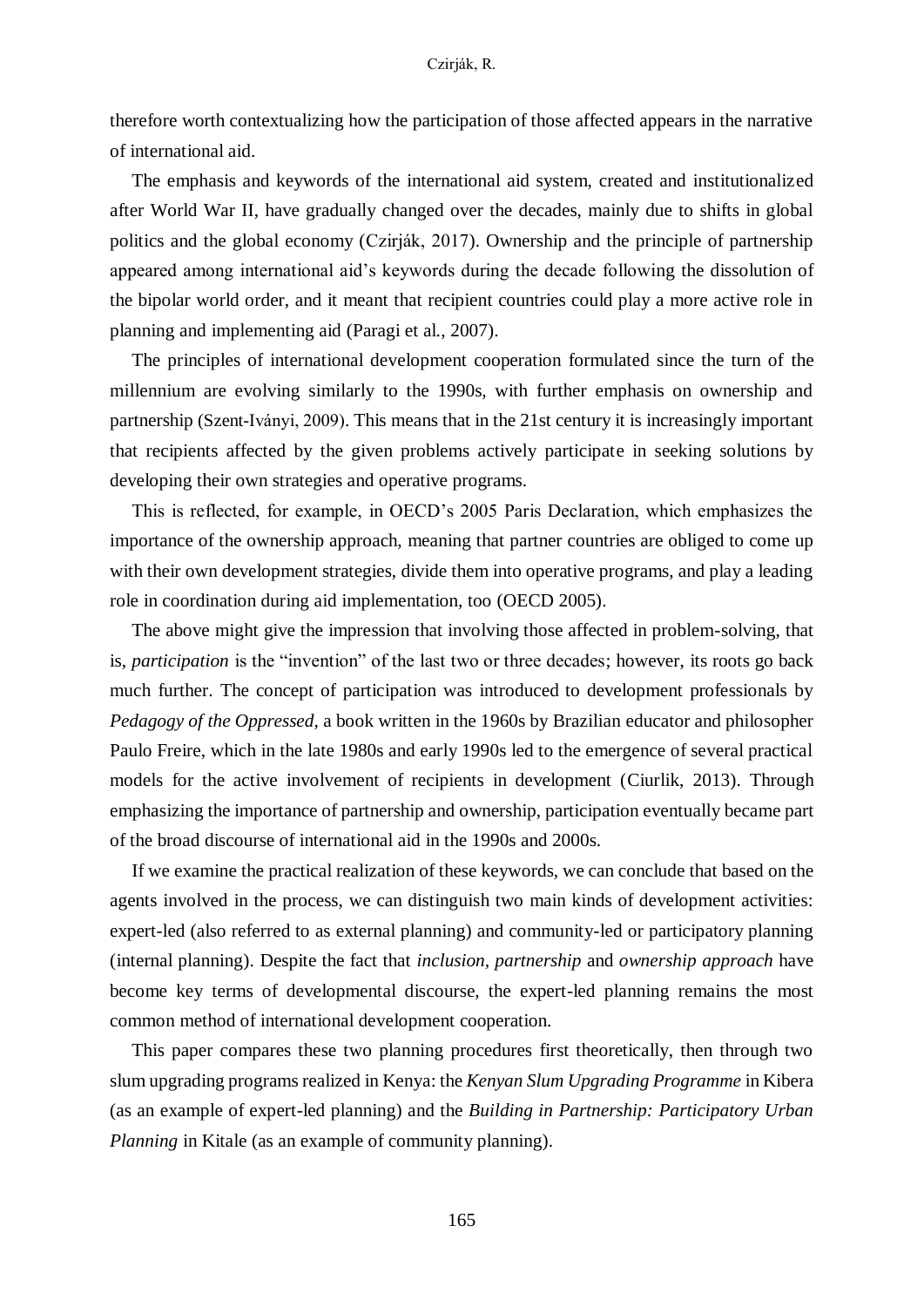According to our hypothesis, the key to efficient slum upgrading is the active involvement of the affected community, that is, community planning. The hypothesis will be justified or disproved on the basis of the comparative analysis of the two slum upgrading programs.

## **COMMUNITY AND EXPERT-LED PLANNING – THE TWO WAYS OF SLUM UPGRADING**

The traditional method of planning an upgrading activity is external or expert-led planning, during which program-related research is conducted and information is collected by an expert or a team of experts. During this exploratory work to obtain information, the affected people – in this case the slum residents – may be asked (in interviews or questionnaires), but they are not actively involved. The whole process is driven by experts who develop plans, and the affected people only have temporary and limited access to information (Sain, 2010). Consequently, they are informed about the final result of the planning only at the end of the process, when the final form of the plan takes shape, or even later, during the implementation of the intervention. Therefore, the persons affected do not play a substantial role in the developmental solutions.

One of the definite advantages of this procedure is that due to the limited number of agents (or at least fewer than in community planning), the process is relatively fast and more predictable both in terms of time and costs. During the planning procedure, the experts attempt to draw up a plan in accordance with the client's demands and the professional requirements (Sain, 2010). Despite this, however, this approach has a pitfall: the experts' position and approach. As outsiders, they can hardly get a realistic picture of the problem merely from indirect data sources, even if the relevant people are interviewed or they fill in questionnaires regarding certain issues. Even in this case, experts remain outsiders who, as result of their position, cannot see the given problem the same way as the beneficiaries of the intervention. Consequently, it is rather improbable that the solutions offered will address the ideas and actual needs of the people affected.

Another drawback of this method is that the external approach might have a negative influence in the long term. This procedure is based upon the shortage model, that is, it examines what needs the given communities have and tries to satisfy them from external sources – this is what international development cooperation traditionally does. As a result, a servicing environment is generated, where the people in need receive aid and become passive dependents of the donors. They see themselves as victims of the system and do not become active. This approach is unable to actually solve the given problem, and after the termination of the aid, the community will be even worse off than before.

Besides external planning, the other approach is internal or community planning, which aims to address and activate the parties involved, survey their situation through their participation,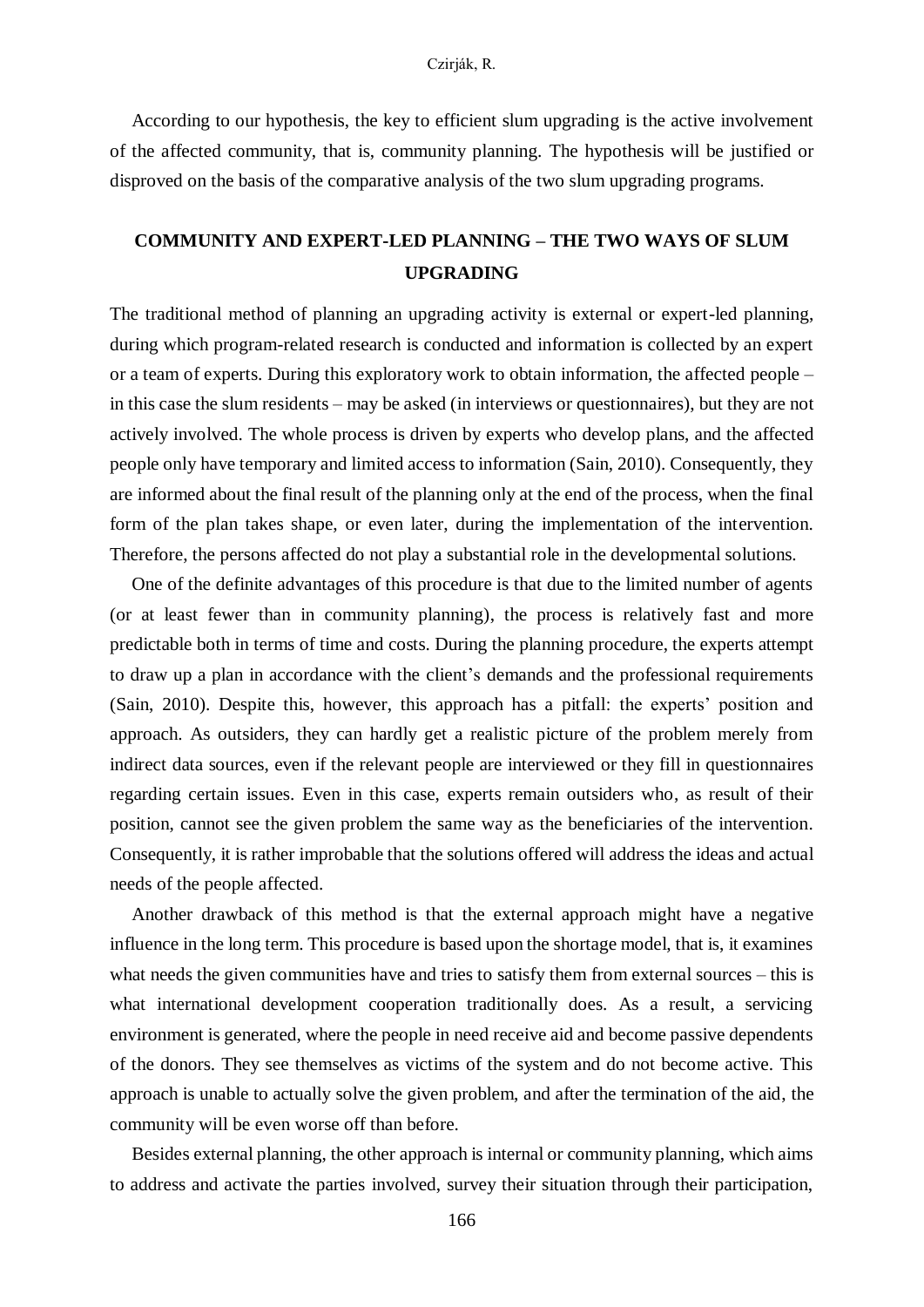develop a solution/solutions to improve their state, and, if possible, have the solution(s) implemented by the community (SURE, 2012). This means that the relevant people get actively involved in the developmental process already from the initial phase and are not informed about the results only at the end of the planning. A solution-oriented plan, usually based on a consensus, is developed as a result of common thinking. As the plan is created by the relevant parties, it reflects their needs and potential utilizable for the development, and thus the intervention can offer a solution to the actual problems in accordance with the local conditions. Furthermore, since the people affected draw up the plan themselves, they feel that it is their own, which guarantees successful implementation and future sustainability (Sain, 2010).

Experts are also involved in the community planning process as facilitators. The facilitator is responsible for aiding the process, which means they coordinate and assist the activity of the community from the background (Bardóczi and Giczey, 2010). The facilitator asks questions during the planning process and the answers reveal the problems to be solved, the opportunities, developmental ideas etc. The facilitator is therefore not responsible for outlining actual proposals for solutions; their role is to motivate collective thinking (Bardóczi and Giczey, 2010).

Furthermore, the active participation of the relevant community in the planning process might have further advantages. First, it might considerably improve the quality of the plans – and thus the efficiency of the development interventions – because the people affected have expressed their needs. Therefore, the solutions focus on the actual problems; they are not distorted and do not result in a different focus or emphasis in the plans.

In addition, community planning channels the capacities and capabilities of the local community, because the suggested proposals are partly or entirely built on the internal resources of the affected people. It is therefore not solely the decision-makers (donors) who have to commit time, money and energy resources, but the invested resources and decision-making responsibilities are divided among the agents of the process (Paul, 1989).

This is beneficial both to the donor and the beneficiary community, because they take part in the process as active and effective participants. Internal planning therefore has a value-based approach (Sain, 2010), as opposed to the shortage model of expert planning. Internal planning focuses on the resources, capacities and internal values of the affected community, and attempts to draw up solutions based on them, with the active participation of the community. Thus, after the external agents (donors) finish their activities, the community will be influential, active, able to take responsibility for its own living conditions and formulate them in the long term, too.

Due to its value-based approach, its effective use of internal resources and its special characteristics, the community planning process is a joint learning process (Sain, 2010) during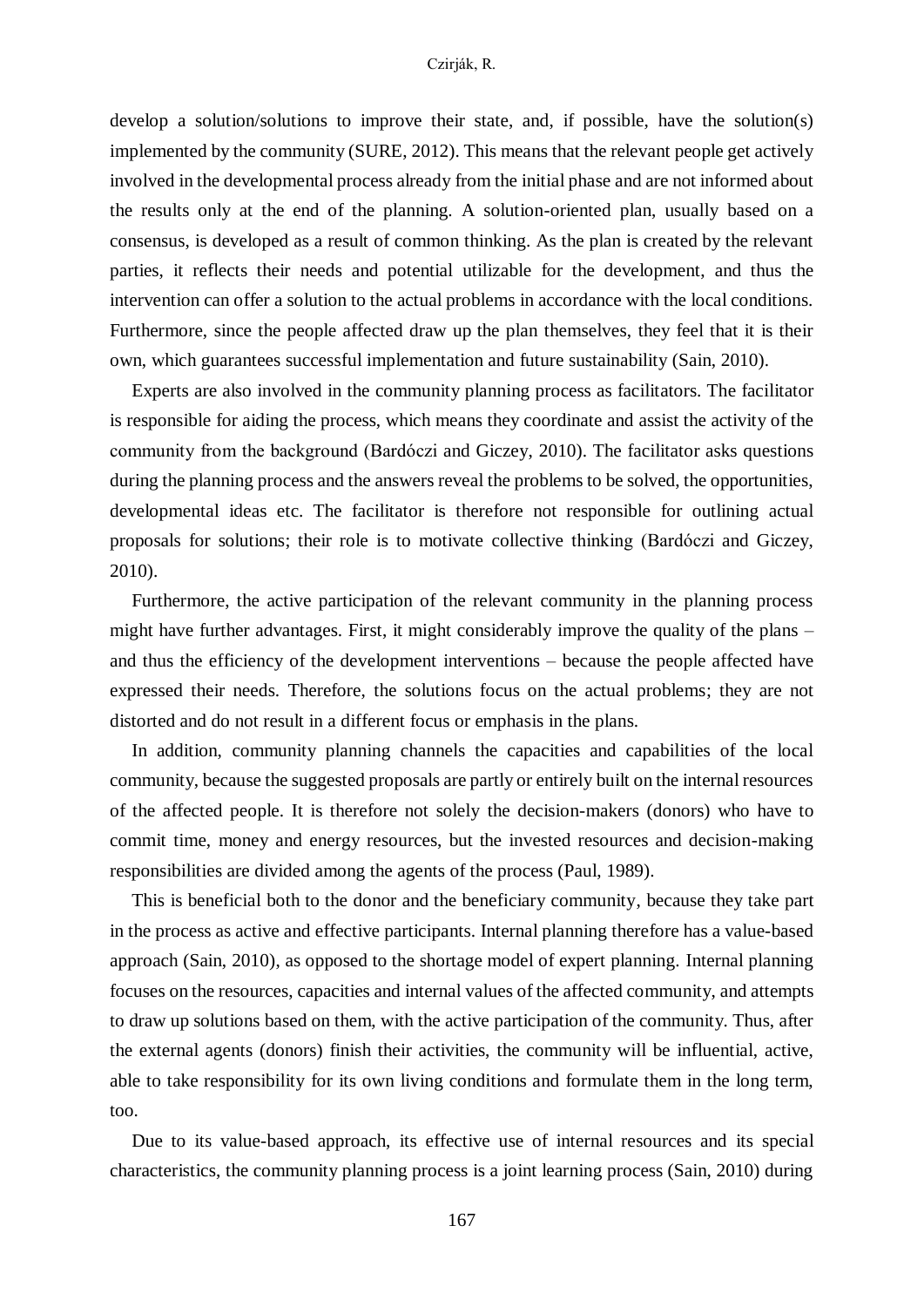which the values and knowledge of the stakeholders are explored and plenty of new competences acquired, from team work through the articulation of interests to communication. This, in the long term, might enhance the efficiency of the community in solving its own problems.

Nevertheless, similarly to expert planning, community planning also has its disadvantages. The active participation of the people involved makes internal planning a multi-agent process, which might result in several negative aspects. The process fundamentally aims to develop a consensus-based solution, but the large number of agents implies various interests, which increases the chance of conflicts; therefore, arriving at a solution that is acceptable to everybody takes more time than expert planning (Sain, 2010). The pace and direction of the planning procedure itself largely depends on the people involved – their capacities, inclination to participate, etc. Consequently, it is hard to plan the process in terms of schedule and potentially costs as well.

Furthermore, it is important to note that there is no empirical study that unambiguously proves that the results of community planned projects outperform interventions planned by experts (Jeffrey, 2003). This is because the process might reduce the efficiency of decisionmaking, since the solution that is acceptable to all may be suboptimal in terms of the problem to be managed (Beke and Jávor, 2013).

|                          | <b>Strengths</b>                                                                                                                                                                                                                                                                                       | <b>Weaknesses</b>                                                                                                                                                                                         |
|--------------------------|--------------------------------------------------------------------------------------------------------------------------------------------------------------------------------------------------------------------------------------------------------------------------------------------------------|-----------------------------------------------------------------------------------------------------------------------------------------------------------------------------------------------------------|
| <b>External planning</b> | ease of decision-making<br>$\overline{\phantom{m}}$<br>(number of participants<br>and time)<br>predictability (in time and<br>cost)                                                                                                                                                                    | frequent misdiagnosis<br>$\qquad \qquad \blacksquare$<br>lack of ownership (passive<br>$\overline{a}$<br>dependency)                                                                                      |
| <b>Internal planning</b> | better diagnosis of the<br>$\qquad \qquad -$<br>problem<br>ownership (responsibility)<br>-<br>distribution of invested<br>energy and responsibility<br>enables members of the<br>community (new skills and<br>capabilities)<br>empowers members of the<br>community (active and<br>powerful community) | coordination challenges<br>-<br>(frequent conflicts among<br>numerous agents)<br>unpredictability (regarding<br>time and cost)<br>consensual, but potentially<br>$\qquad \qquad -$<br>suboptimal solution |

**Table 1 Strengths and weaknesses of external and internal planning**

Source: own elaboration

The advantages and disadvantages of the two planning processes are indicated in Tab. 1. Comparing the two methods, we can draw the following conclusions: one cannot categorically say that either procedure is better or worse. The selection of the preferred method always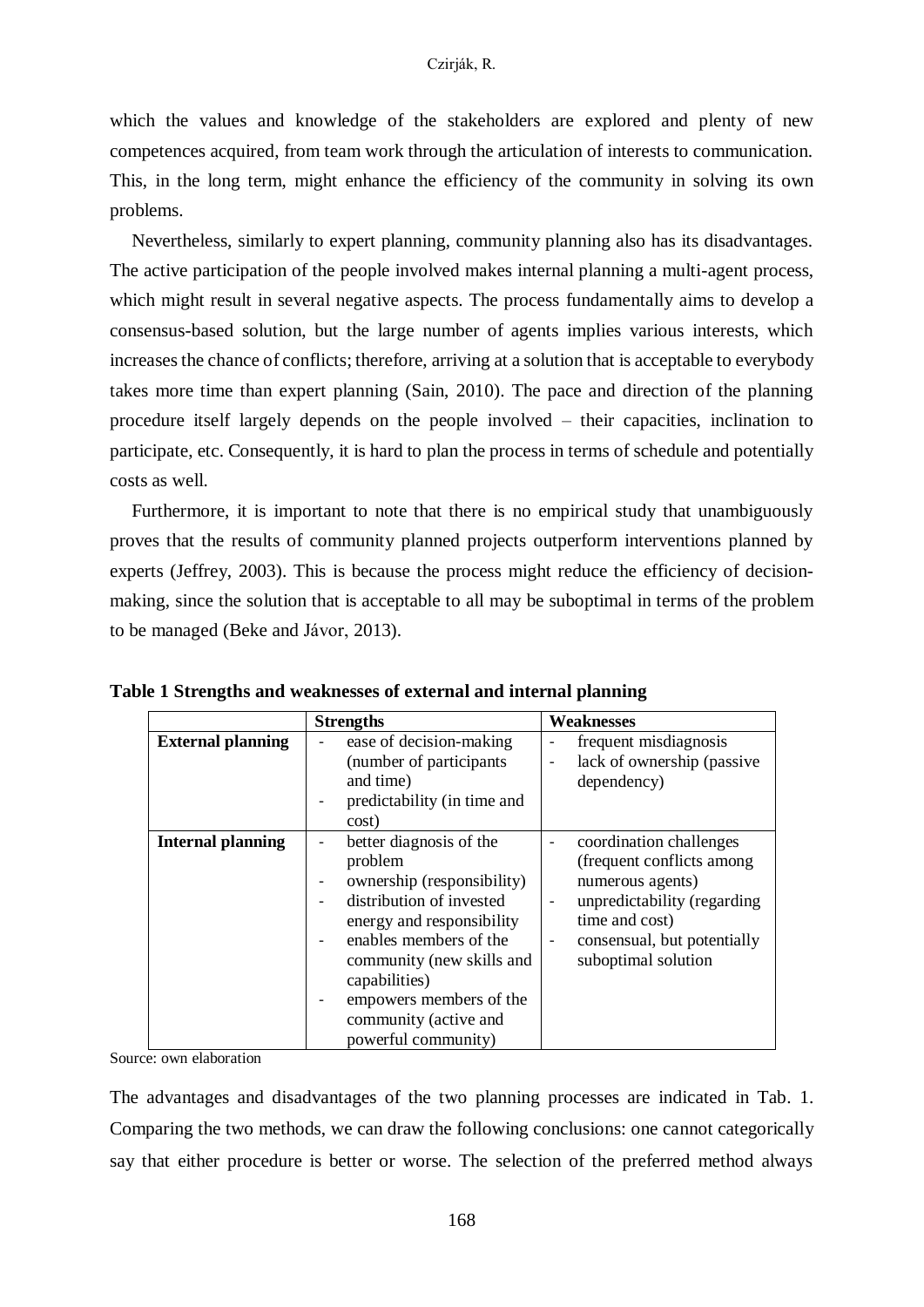depends on the given situation and problem to be solved. In cases when immediate intervention is required – for instance, in the case of humanitarian disasters–, expert planning might be the better solution thanks to its rapidness. Regarding slum upgrading, however, the aforesaid analysis suggests that community planning is the ideal procedure, because it leads to the development of solutions that react to the actual problems and fit the local conditions. In addition, this occurs with the participation of the local inhabitants, which creates ownership and ensures a more sustainable solution in the long term. Furthermore, the greatest advantage of community planning is that it enables and empowers the relevant people, through which the (successful) planning process transforms them into members of an influential and active community that is capable of managing their lives after the donors leave.

To support this hypothesis, two Kenyan slum upgrading programs will be presented in the following section.

## **THE CONTEXT OF DEVELOPMENT INTERVENTIONS: URBANIZATION CRISIS IN AFRICA**

Modern urbanization started with the industrial revolution, which created the conditions that enabled faster and more large-scale urbanization (Kovács, 2002). Until the second half of the 20th century, this process had been an indicator of economic development due to the strong correlation between GDP per capita and the urbanization rate until the 1960s and 1970s (Kovács, 2002). However, during this period the focus of urbanization shifted to the decolonized developing countries (Kovács, 2002), which saw the beginning of a population growth so rapid that neither urban infrastructure expansion nor economic growth could keep up with it. The speed of this boom is such that "the public service, housing and traffic supply cannot keep pace with the increasing demand, and the formal labor market cannot absorb the crowds flowing into the city" (Ricz, 2009), therefore the urbanization of the developing world can be defined as an urbanization crisis. Africa, the fastest urbanizing continent on the planet, demonstrates this clearly: urban population increased more than sixteenfold between 1950 and 2014, from 33 million to 547.6 million people. By the middle of the  $21<sup>st</sup>$  century, their number might reach 1.5 billion (WUP, 2018).

The most striking symptoms of the urbanization crisis are slums, in which nearly a quarter of the Earth's urban population lives. This amounts to 881 million people in the developing countries (UN-HABITAT, 2016). Compared to the world average, the situation is worse in Sub-Saharan Africa, where over half of the urban population (56%) lives in slums. This ratio may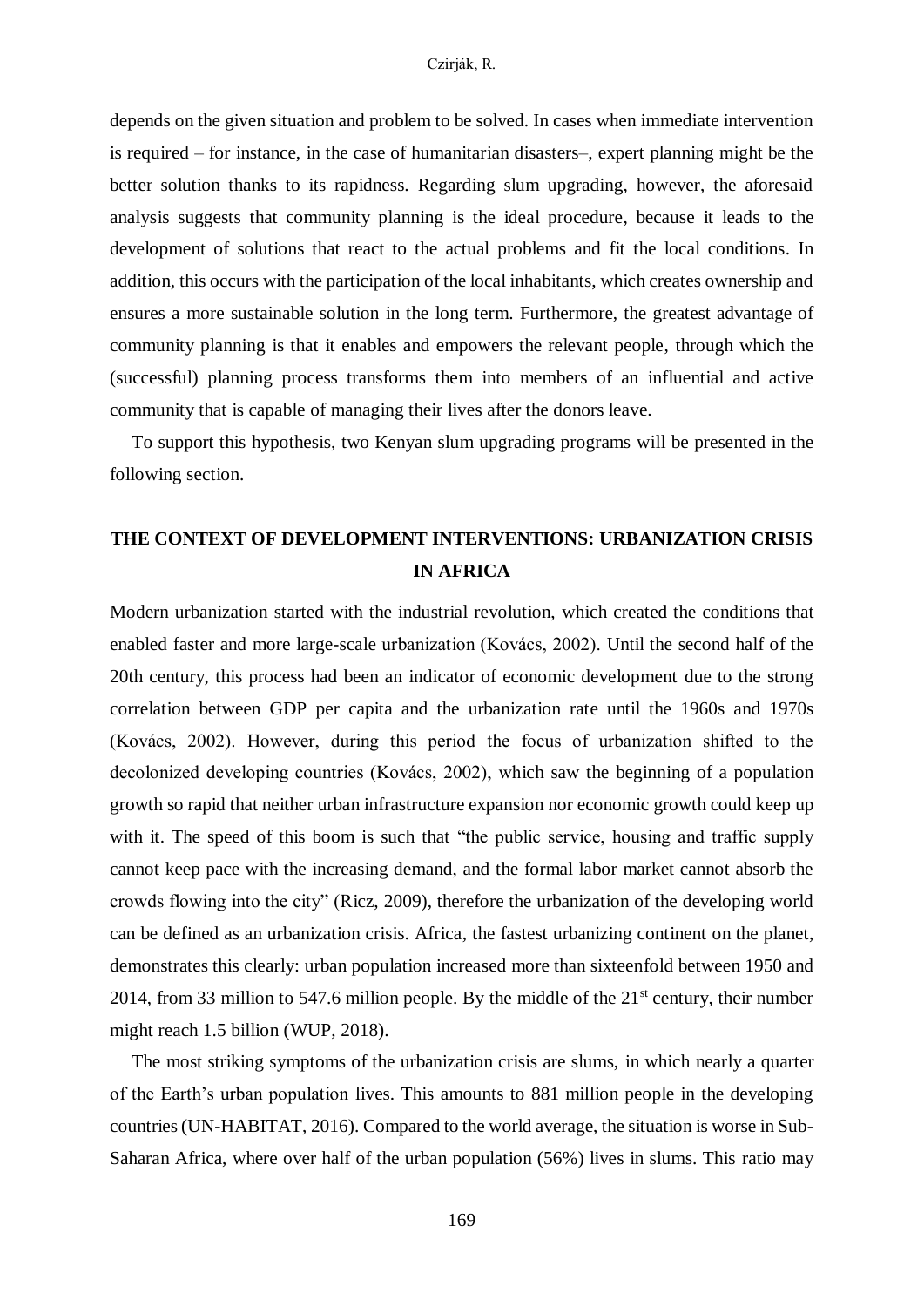even increase in the future, since the urban population of the developing countries will increase by nearly 1 billion people between 2018 and 2030 (WUP, 2018) – efficient solution procedures are therefore urgently needed.

The direct developmental context of the two case studies to be described below is Kenya, where urbanization has been increasing since the declaration of independence in 1963. While in the mid-1960s every twelfth person lived in cities and towns, today more than every fourth citizen is urban (WUP, 2018). According to the UN's forecast, the rate of urban dwellers within the total population might reach 46 per cent by the middle of this century (WUP, 2018).

In the beginning, urban population was concentrated in the two largest settlements of the country: in 1963 around 70% of the urban population lived in the capital city of Nairobi and Mombasa, the most significant harbor city of the country (Majale, 2009). However, their predominance within the settlement network has been decreasing for decades, and in 2018 they accounted for "only" about 38 per cent of Kenya's urban population (WUP, 2018). This shows the rapid growth of small towns with less than a million inhabitants.

Urbanization will remain a dynamic process in Kenya in the future. Although growth will slow over time, it will still remain considerable: the current 4.23% annual average growth of town-dwellers will have decreased to 3% by 2050 (WUP, 2018). This will still amount to an inflow of huge crowds to the urban regions of Kenya (due to migration and natural growth), presenting further challenges to urban planning and management. This population growth rate already exceeds the capacity of city management, therefore in Kenya – in accordance with the Sub-Saharan African average – 56 per cent of the urban population is forced to live in slums (UN-HABITAT, 2016). The developments presented below attempt to remedy this situation.

## **The two methods of the planning procedure: KENSUP and BiP:PUP in Kenya**

Following the theoretical introduction, I will now present the implementation of the Kenya Slum Upgrading Programme (KENSUP) in Kibera as an example of external planning, and the Building in Partnership: Participatory Urban Planning (BiP:PUP), a slum upgrading program realized with community planning in Kitale.

The case studies were selected on the basis of the following factors: Kibera, located in the capital city of Kenya, is considered the largest slum in Africa, therefore it receives considerable attention from the press, developmental agencies and non-profit organizations. As a result of this, plenty of accounts about life here are available, which are supplemented with interviews, conducted by the author, with volunteers and development professionals who have been to Kibera.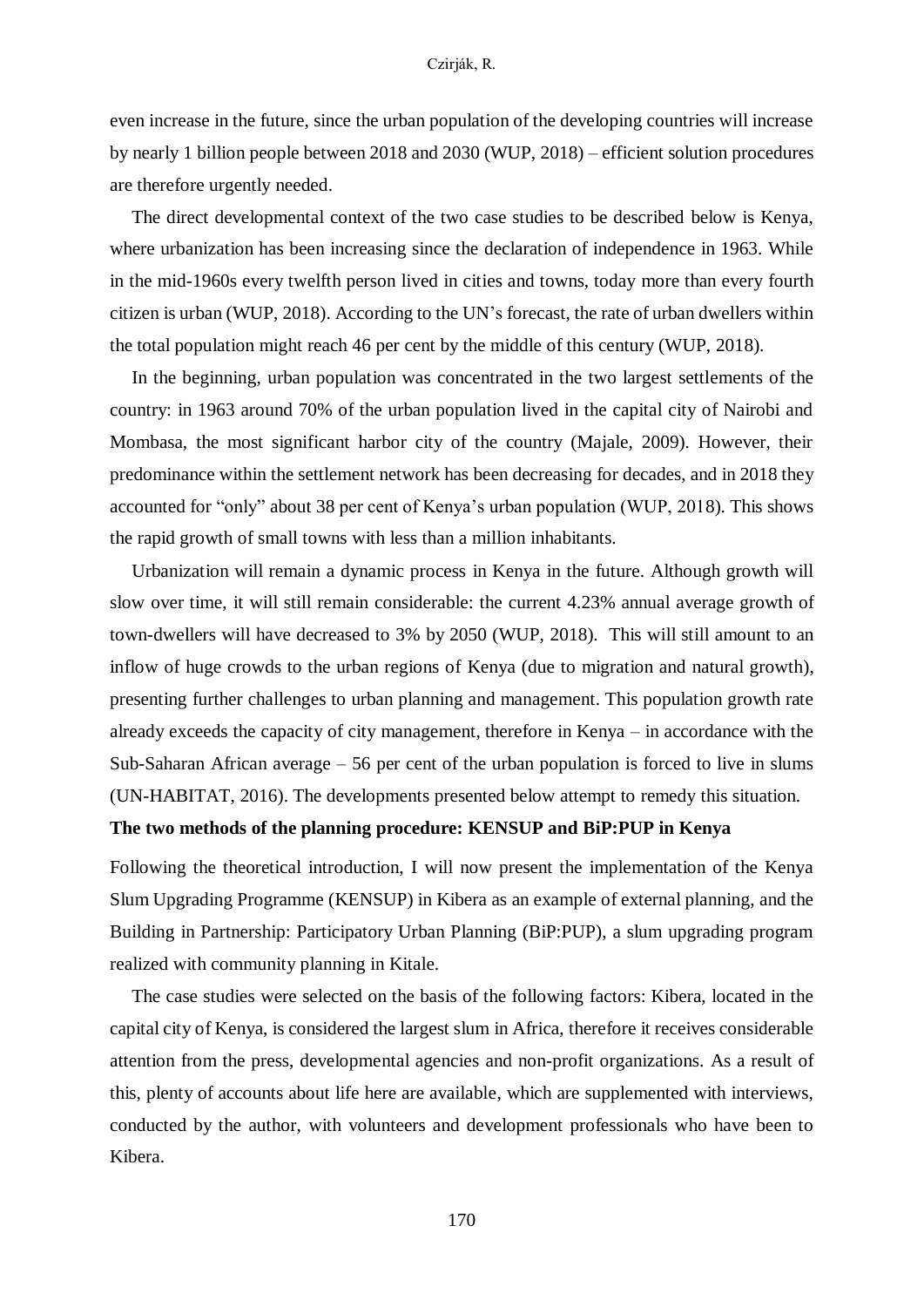The BiP:PUP program realized in Kitale is referred to by international literature as a good example of community slum upgrading, with a well-documented methodological background. The two programs are comparable because both were carried out in Kenya, in identical historical, social, economic and legal environments. Nevertheless, it should be noted that the population of the two slums is different, which is a disadvantage when comparing the programs.

## **Handling the problem of slum upgrading in Kibera: KENSUP**

Kibera is situated 5 km southwest from the central business district of Nairobi and covers an area of  $2.5 \text{ km}^2$  (Warah, 2007). It is hard to define the exact size of its population: various sources estimate it to be between 170,000 and 1 million people (MKP, 2018; Keserű, 2010: 70; Davis, 2006; UN-HABITAT, 2007a).

The vast majority of the buildings in the slum are mud huts with tin roofs, usually jointly rented by several tenants (Keserű, 2010). The whole district lacks basic urban infrastructure: there is no piped drinking water, sewage system, waste disposal or electricity (UN-HABITAT, 2010). Furthermore, the slum is overcrowded, therefore public hygiene is extremely poor: surveys conducted by healthcare organizations show that half of the inhabitants can be diagnosed with malaria, cholera, typhus or other serious viral diseases, and 40 per cent of children do not survive beyond their fifth birthday (Solymári, 2012).

In 2001 the UN-HABITAT initiated the Kenya Slum Upgrading Program (KENSUP), which aims to improve the living conditions of the citizens living in Kibera and other slums of Nairobi. The program applies a multidisciplinary, integrated approach to slum upgrading, which means that during its implementation, attempts were made to develop basic infrastructure such as water and public hygiene services, generate incomes for the slum-dwellers, implement governance that considers the interests of the poor, improve housing, ensure ownership and develop physical and social infrastructure (UN-HABITAT, 2007b).

KENSUP is based on the extensive partnership between the UN-HABITAT, the Kenyan government, the local authorities, the communities involved, non-profit organizations and the private sector. It should also be highlighted that the program is basically top-down (MacPherson, 2013), meaning that the decisions related to the development intervention were made by the UN without the involvement of the local inhabitants.

KENSUP was started in 2004 in five settlements of the country (in Nairobi, Kisumu, Mavoko, Mombasa and Thika) as part of eight projects. Three of these projects refer to Kibera: the Kibera Slum Upgrading Initiative, the Kibera Integrated Water, Sanitation and Waste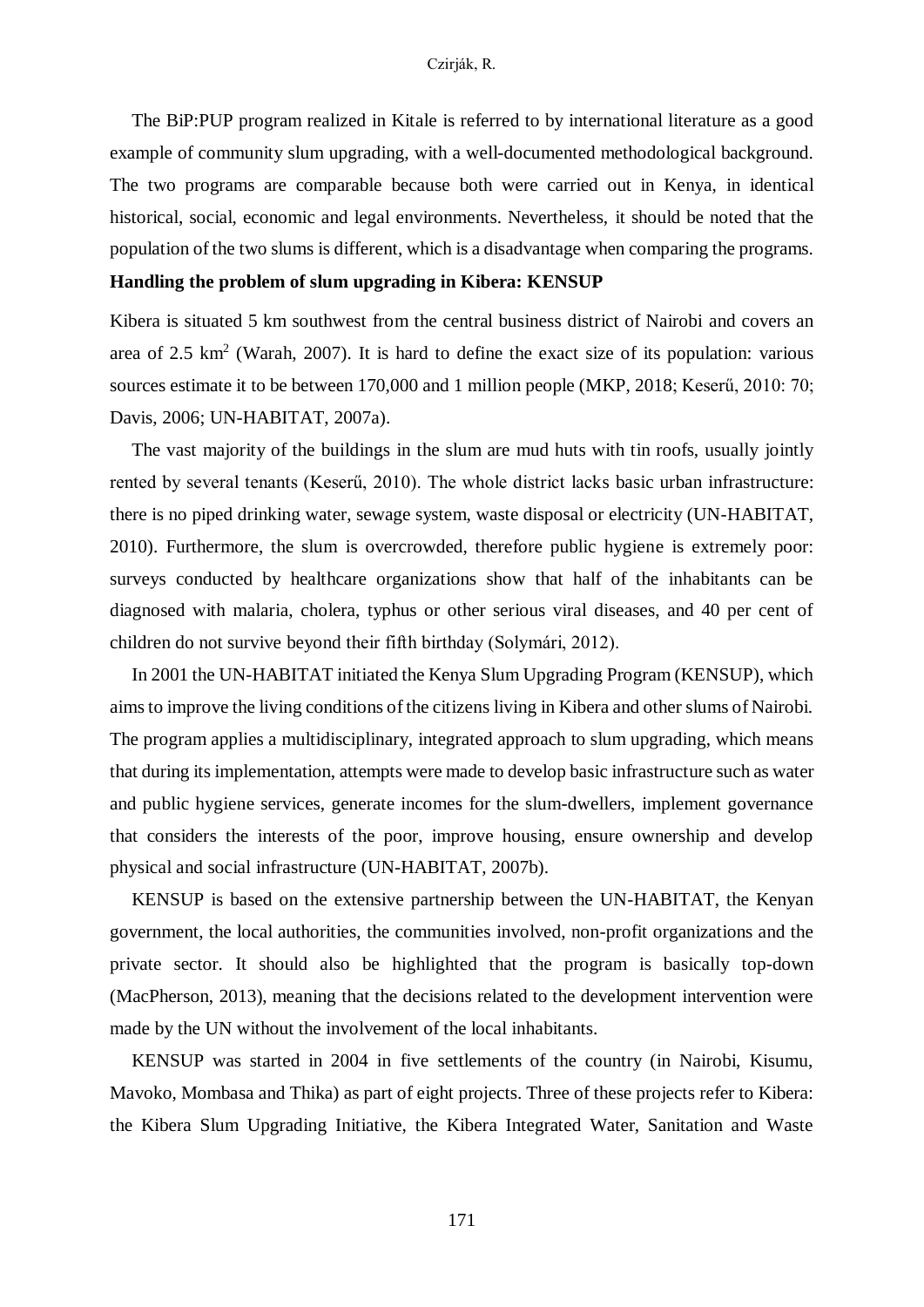Management Project, and the Youth Empowerment Programme. The following section focuses on the Kibera Slum Upgrading Initiative (UN-HABITAT, 2008).

The implementation phase of the Kibera Slum Upgrading Initiative started in 2012 (Anderson and Mwelu, 2013), when one of the districts of Kibera (Soweto East) was divided into four zones (A, B, C, D) for the purpose of systematic reconstruction (Jones, 2015). While huts are demolished and houses built in a zone, their inhabitants are placed in temporary accommodation until their new houses are completed (Scruggs, 2015). The slum's former tenants can buy the one-, two- or three-room apartments below market value, for \$5,000-11,250 (Anderson and Mwelu, 2013).

However, during the implementation of the development, structural problems arose, fundamentally questioning the success of the intervention. The affected people feared not being able to pay the costs of the new apartments, since they had to pay for public services established here, but the program generated no additional income for them. Since then these fears have turned out to be justified (Minja, 2017).

As a kind of management of the problem, and as an exploitation of the economic "opportunity" created by the development, it can be observed that the inhabitants of Kibera often move back to other districts of the slum and rent out their newly-built apartments more expensively (Jones, 2015). Although this generates additional income for them, it is not a solution to the problem of slums. Therefore, the results of KENSUP cannot be considered an obvious success.

The local inhabitants did not participate in the planning of the project – despite the keywords "partnership", "participation" and "involvement" in the project documentation –, so their actual needs could not be revealed. They were only informed about the aspects and realization method of KENSUP, which, as the UN put it, meant "sensitization" realized as part of "social mobilization actions", during which the inhabitants were informed about slum upgrading (MacPherson, 2013). This means that only the lowest level of social involvement, informing the residents was realized during the program.

Therefore, this approach is unable to manage the problem of the local people, and it seems that the investment could not solve the problem of housing for the poorest. Instead of improving the living conditions of the locals, the building projects have most likely worsened them.

We believe that two – basically pessimistic – scenarios seem to be realistic. According to the first version, the new houses result in gentrification in Soweto East, thus the original inhabitants will not only not get a decent home, but their original living space will significantly decrease owing to the new housing districts. As a result, they will have no other choice than to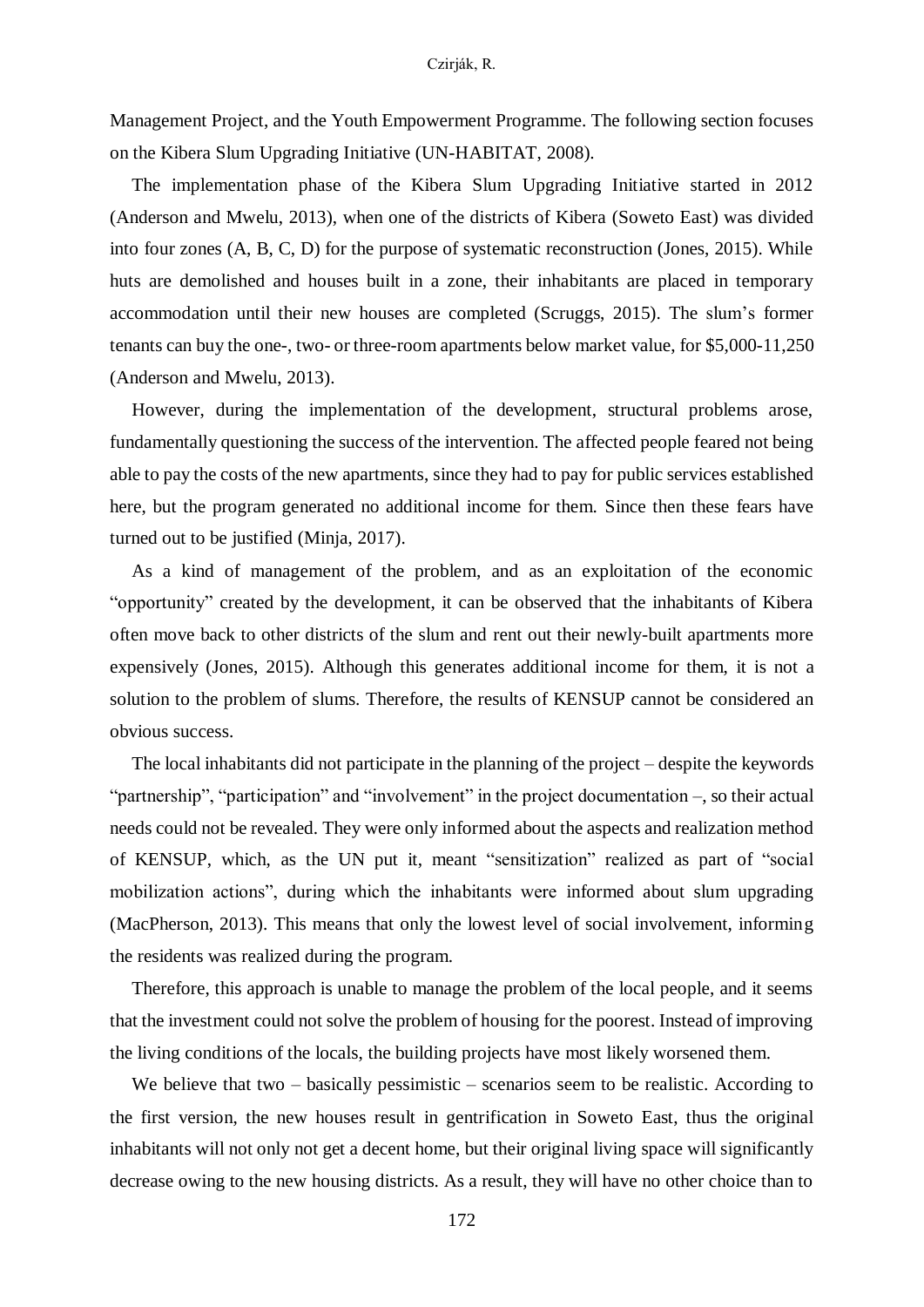move to another place, losing contact with the well-known local community, which functions as a safety net.

According to another possible scenario, even if it is really the previous citizens of Soweto East who move into the new apartments, these apartments will sooner or later be in a similarly poor condition as the other parts of the slum, because there are insufficient resources for the maintenance and development of the properties. Although in this case we can speak about some improvement in infrastructure terms – as the new stone houses are better homes even in this poor state than the tin-roofed mud huts –, the breaking up of the local community due to being moved apart might result in negative social and economic effects that the project managers could not foresee.

Overall, this element of KENSUP is a project realized in a wide-ranging partnership, elaborated and implemented with external planning. Although it tried to react to the needs of the beneficiaries, it failed due to being controlled by external actors, since it proposed solutions to problems that lacked the observations of those affected. These proposals – as it turned out during their implementation – did not solve the problems, and even made them worse.

## **Community planning in Kitale: BiP:PUP**

The second case study is about the Town of Kitale, situated northwest of the Kenyan capital city and functioning as the administrative and economic center of Trans-Nzoia District, Rift Valley Province. In the settlement of over 200,000 inhabitants, 65% of citizens live in slums (Majale, 2009), their living conditions being similar to those in Kibera. In this region that is suitable for agricultural production, a large migration flow has started from the rural areas into the cities and towns because drought and decreasing economic opportunities offered by farms made subsistence impossible for locals (Chege and Majale, 2005). As the center of the district, Kitale is particularly affected by this process, and its local government is powerless and its capacities insufficient for appropriate planning and management to keep pace with the growth of the city.

In order to improve the slums in the city, the UK DFID (Department for International Development) initiated a program entitled Building in Partnership: Participatory Urban Planning, realized between 2001 and 2004. The overall aim was to "enhance the efficiency of the city's operation and the local governmental planning", which in practice means the introduction of the partnership approach in urban planning so that poor men, women and children, as well as community-based organizations and public and private institutions might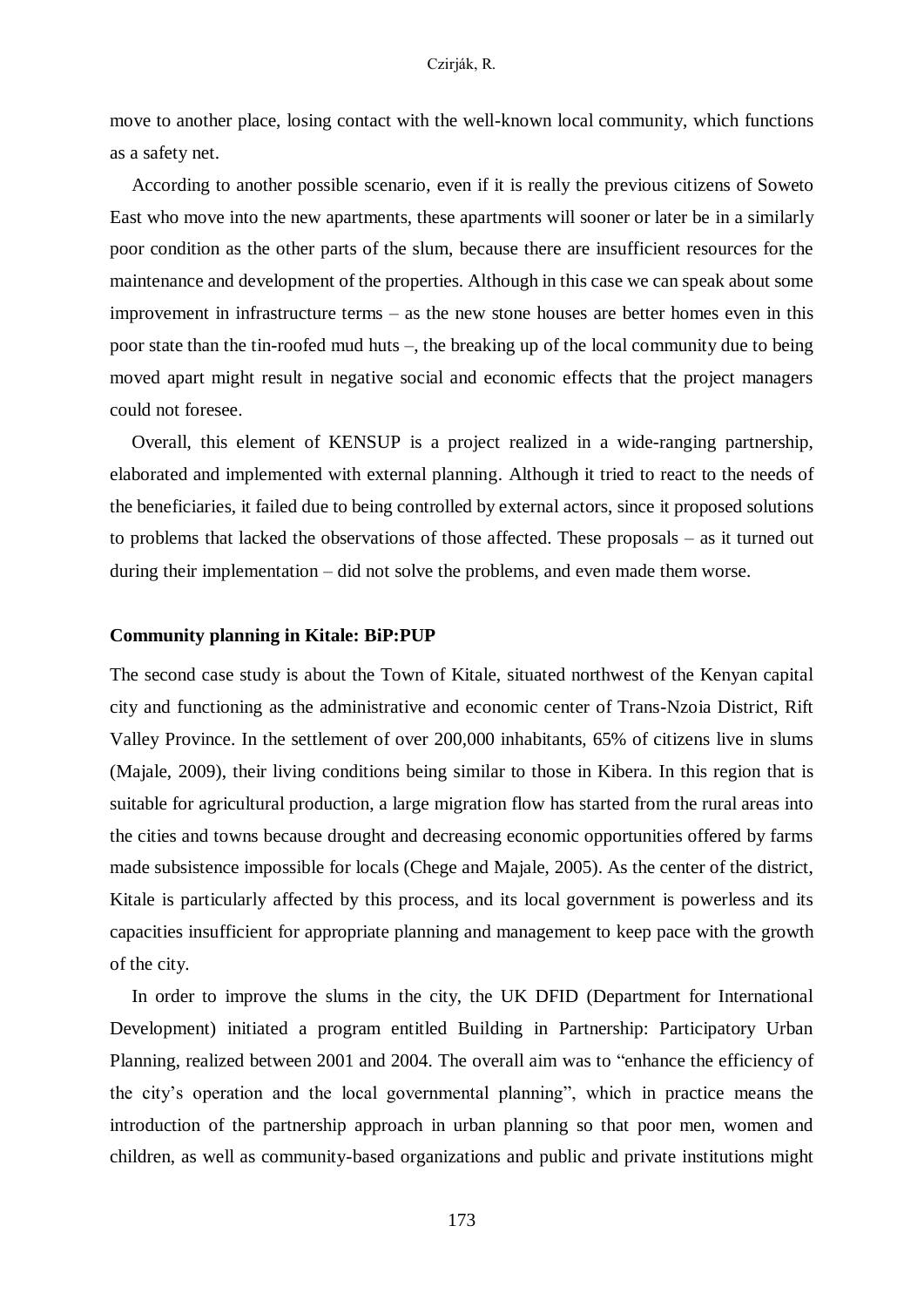take part in this process, and developments that are sustainable in the long run in economic, social and environmental terms might be implemented (Majale, 2009).

Focusing on the elaboration of the Local Authority Service Delivery Plan (LASDP), the BiP:PUP formed an integral part of the management and planning system of the Kenyan settlement. It is the document the local governments have to draw up to receive central governmental funds. In principle, this document is to be prepared during a structured annual cycle with participatory planning; nevertheless, this process is generally ad hoc, policy-oriented and non-transparent, so the aspects and needs of the poor cannot be considered and integrated in the developmental documents as they lack appropriate influence and power to enforce their views in this unequal process (Chege, 2006).

The BiP:PUP attempted to change this situation by realizing participatory planning with an appropriate methodology during a transparent process, within the institutional framework of the existing public administrational system.

As the first step of the process, the local government conducted settlement-level public opinion research to find out about the main issues in the city and help the local communities to identify and map their development needs (Chege and Majale, 2005). During this survey a "participation inventory" was also prepared, including the potential partners of the project (Chege, 2006).

As the following step, consultations based upon the results of the general opinion research were started in twelve election districts in order for the residents to rank the intervention areas by mutual consent. As a result of this process, three intervention areas of the project were chosen (the slums of Tuwan, Kipsongo and Shimo la Tewa), where the neighborhood plans were elaborated and implemented with community planning (Majale, 2009).

This project was realized with the cooperation of over twenty agents, including public administrative, church and non-profit organizations, researchers, grassroots groups and private sector agents. The implementation and management of the BiP:PUP was the responsibility of the Intermediate Technology Development Group–Eastern Africa (ITDG-EA), a non-profit organization providing technical assistance in the fight against poverty (ITDG.org), in cooperation with numerous other partners – including the local government of Kitale –, while the overall management was the task of the UK Department of ITDG (Chege and Majale, 2005).

Due to limitations of space, only the development realized in one of the three slums is presented here.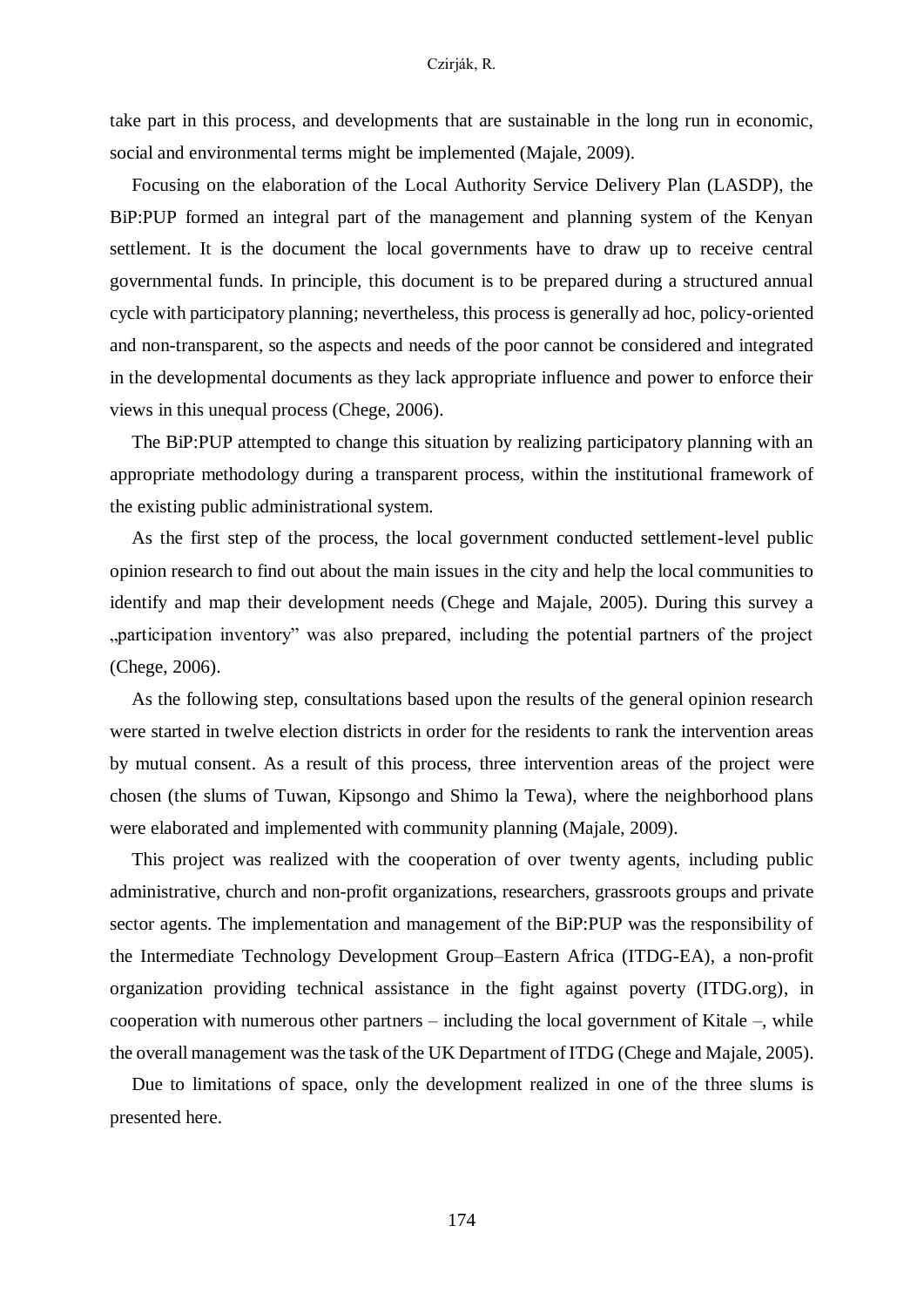## **Tuwan**

With nearly 65,000 inhabitants, Tuwan is the largest slum in Kitale. Most local homes are made of wattle and daub, covered with tin roofs – like in Kibera. Before the project's implementation, the public hygiene situation was largely similar to that in Nairobi, described above; like in Kibera, it was also difficult to access healthy drinking water in Tuwan. There was no access to clean drinking water in the slum and the local sources were contaminated, imposing significant health risks; there were no appropriate toilets or bathrooms either, which led to the widespread use of "flying toilets" (Majale, 2008), meaning toilets were replaced with plastic bags, thrown away after use.

In cooperation with ITDG and the local government of Kitale, the residents of the slum created the Tuwan Neighborhood Plan as part of community planning, as well as the Strategic Action Plan for the practical implementation of the development identified in the neighborhood plan (Majale, 2009). The planning process was related to the town's above-mentioned LASDP process, therefore the development could be implemented in partnership with the local government and the relevant community (Chege and Majale, 2005).

The local citizens identified as a priority of development the establishment of a sanitation center to handle public hygiene problems. This center is a two-story building with separate bathrooms and flush toilets available for men and women. In addition, a laundry and a multifunctional room have also been established to provide consultation and screening examinations for residents as a HIV/AIDS center (Majale, 2008).

The construction site was offered by the local government of Kitale, and the local inhabitants were involved in both the planning and the building works. They were acquainted with various alternative building technologies, which proved to be a considerable cost-reducing factor. The sanitation center is a closed and environmentally friendly system recycling both sewage water and methane. Water is heated with the resulting gas and sewage water is used as manure in the pot garden operated by a group of local women. These solutions promote local efficiency by reducing the operational costs and generating income (Majale, 2008).

Economic sustainability is also facilitated by the fact that the inhabitants have to pay a small amount of money for the infrastructure services. An elected committee is responsible for the operation of the center (Majale, 2008).

In Tuwan the local inhabitants could participate in the planning process of the local government (LASDP), and the ideas generated this way have partly been realized through the partnership relation. An important aspect of the process was that the construction works were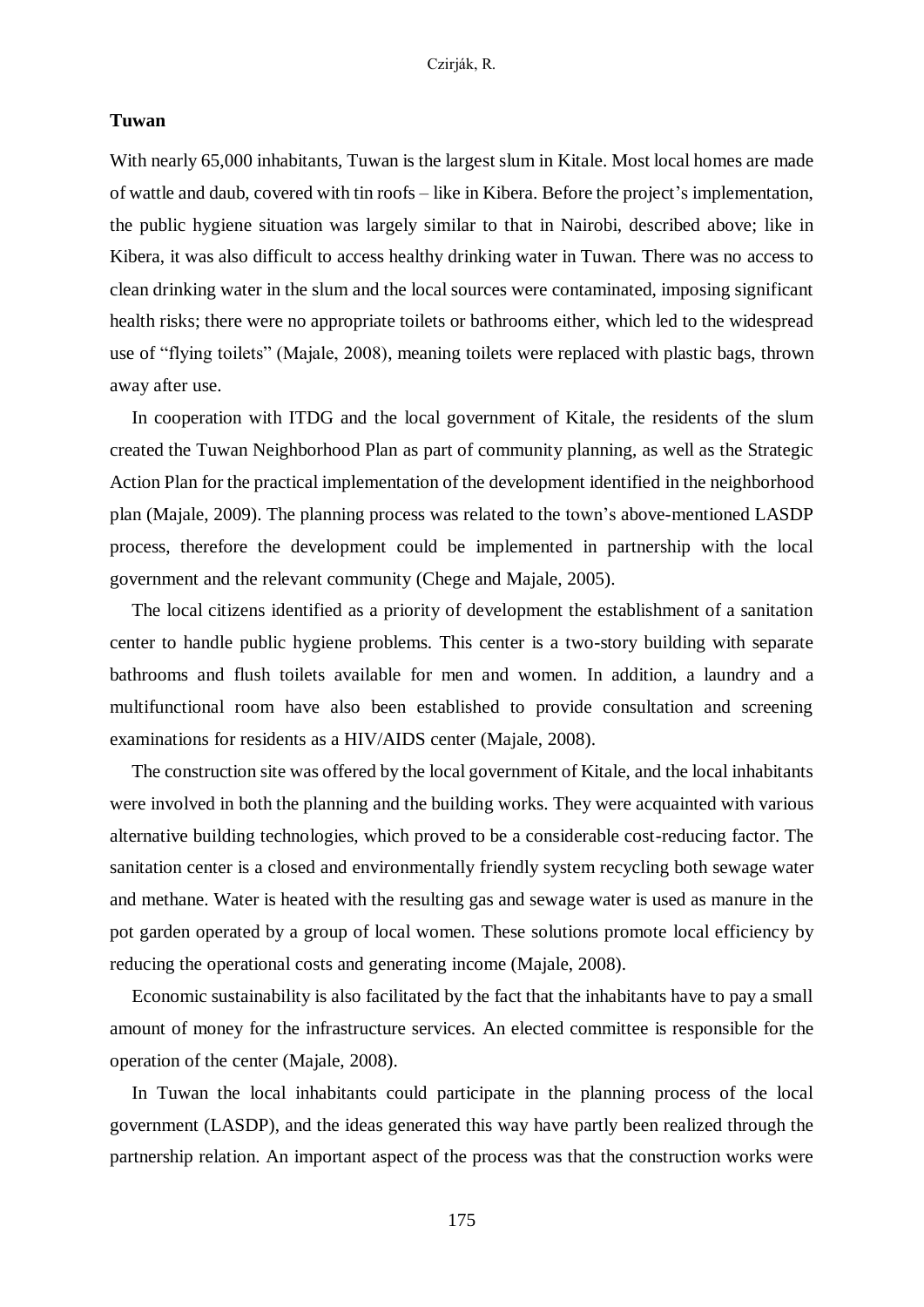carried out by the affected people themselves. This way they acquired new knowledge (about the building technique, as well as organizing and coordinating the process, etc.) and the successful implementation made them feel more self-confident (Majale, 2008); on the whole, their acting and entrepreneurial capacity developed, which greatly advances their later prosperity. This is the most important benefit of community planning.

## **A comparison of KENSUP and BiP:PUP**

In the following, the two slum upgrading programs are compared on the basis of the aspects below:

| Aspects                            | <b>KENSUP</b>                    | <b>BiP:PUP</b>                  |
|------------------------------------|----------------------------------|---------------------------------|
| <b>Initiating actor</b>            | External: UN HABITAT             | External:<br>Department<br>- of |
|                                    |                                  | Development<br>International    |
|                                    |                                  | (UK)                            |
| Aim of program                     | Improving living conditions      | Enhancing the effectiveness of  |
|                                    |                                  | city and municipal planning     |
| Definition of the problems by      | External actor                   | Affected residents<br>(local)   |
|                                    |                                  | community)                      |
| <b>Level of social involvement</b> | Informing (external planning)    | (participatory<br>Partnership   |
|                                    |                                  | planning)                       |
| <b>Nature of intervention</b>      | mainly<br>Complex:               | Complex: infrastructural<br>and |
|                                    | infrastructural<br>(with<br>soft | soft elements                   |
|                                    | elements)                        |                                 |
| Sustainability                     | Questionable                     | ecologically,<br>Economically,  |
|                                    |                                  | socially sustainable            |
| Long-term social influence         | Rather negative                  | Positive                        |

**Table 2** A comparison of KENSUP and BiP:PUP

Source: own elaboration

A program is considered successful if it offers a real solution to the problems defined by the local community, the intervention is sustainable both in economic and political terms, and thus the invested resources are exploited appropriately.

Based on the aspects of the examination, we can establish the following about the UN KENSUP program: the developmental program was initiated by an external institution, i.e. the UN-HABITAT with the aim of improving the living conditions of the people living in slums.

During the process the problems of the slum were identified by an external agent (UN) and the community affected by the problems did not actually take part in the planning process; therefore, there was only a low level of social participation, namely informing. Consequently, in the case of KENSUP we can talk about external or expert-led planning.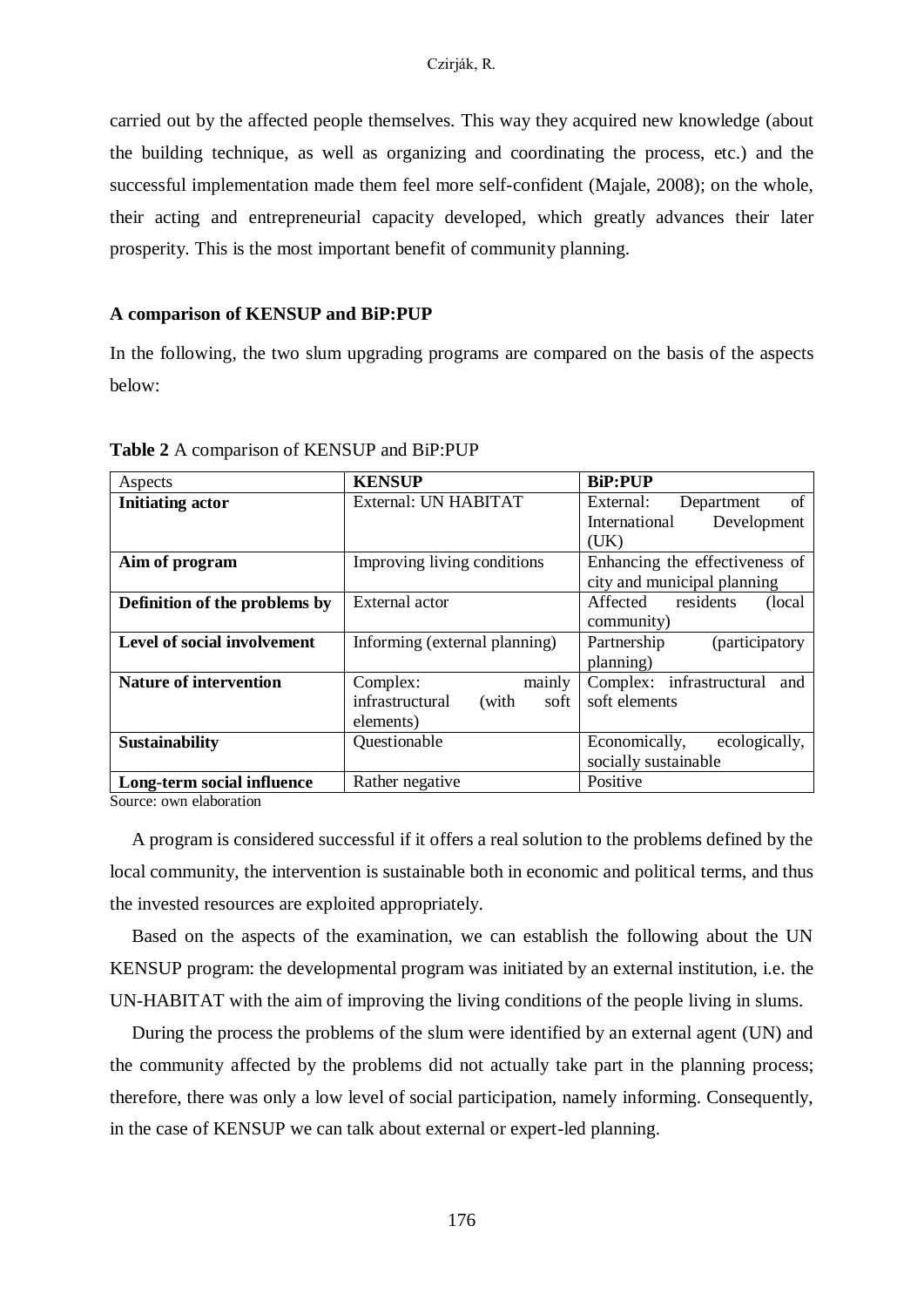### Czirják, R.

The developmental intervention was complex, mainly including infrastructure elements and focusing on the question of housing. As a result of the project, new residential buildings were constructed (Anderson and Mwelu, 2013), but their maintenance and preservation is questionable. In terms of the economic and labor market dimensions, KENSUP did not manage to offer an efficient solution for the affected parties; moreover, the large-scale construction works reacting to the housing issue increase the housing expenses, so the sustainability of the final result, primarily from an economic perspective, is questionable.

The social effect of the project in the longer term is also rather negative. The increasing housing expenses and the lack of additional income are expected to worsen the state of the new apartments to the level of the other parts of the slum after a while, because there are insufficient funds for the maintenance and potential development of the properties. Although in this case we can observe some improvement in infrastructural terms –because new stone houses are better homes even in a bad condition than tin-roofed mud huts –, the breaking up of local community due to the moving apart might result in much more negative social and economic effects than the project managers might have even thought about before.

The implementation of the program can be interpreted as a kind of "alien element" because it was not an integral part of the local area development and arrangement system. Therefore, following the program's conclusion, there seems to be no guarantee from local authorities in terms of continued appropriate operation and maintenance, such as subsidized housing or a system of social housing. This means that after the external agent leaves, the development is likely to get under the influence of the local political and market conditions, which will in all likelihood result in processes not favorable to the poor.

In the case of BiP:PUP, the following can be concluded: the program was initiated by an external agent, DFID, with the aim of making the existing planning mechanism of the public administration system more efficient and thus improving the conditions of the people living in the slums.

The planning process was carried out with the active involvement of the relevant community; that is, the level of social participation was partnership: the community defined the existing problems and elaborated the solution proposals. Therefore, we can talk about community planning.

The program was integrated into the Kenyan public administration system and the statutory requirements were efficiently exploited, which means that BiP:PUP did not set up a new system but figured out the way the existing framework can be operated efficiently. This way long-term sustainability is ensured within the political context.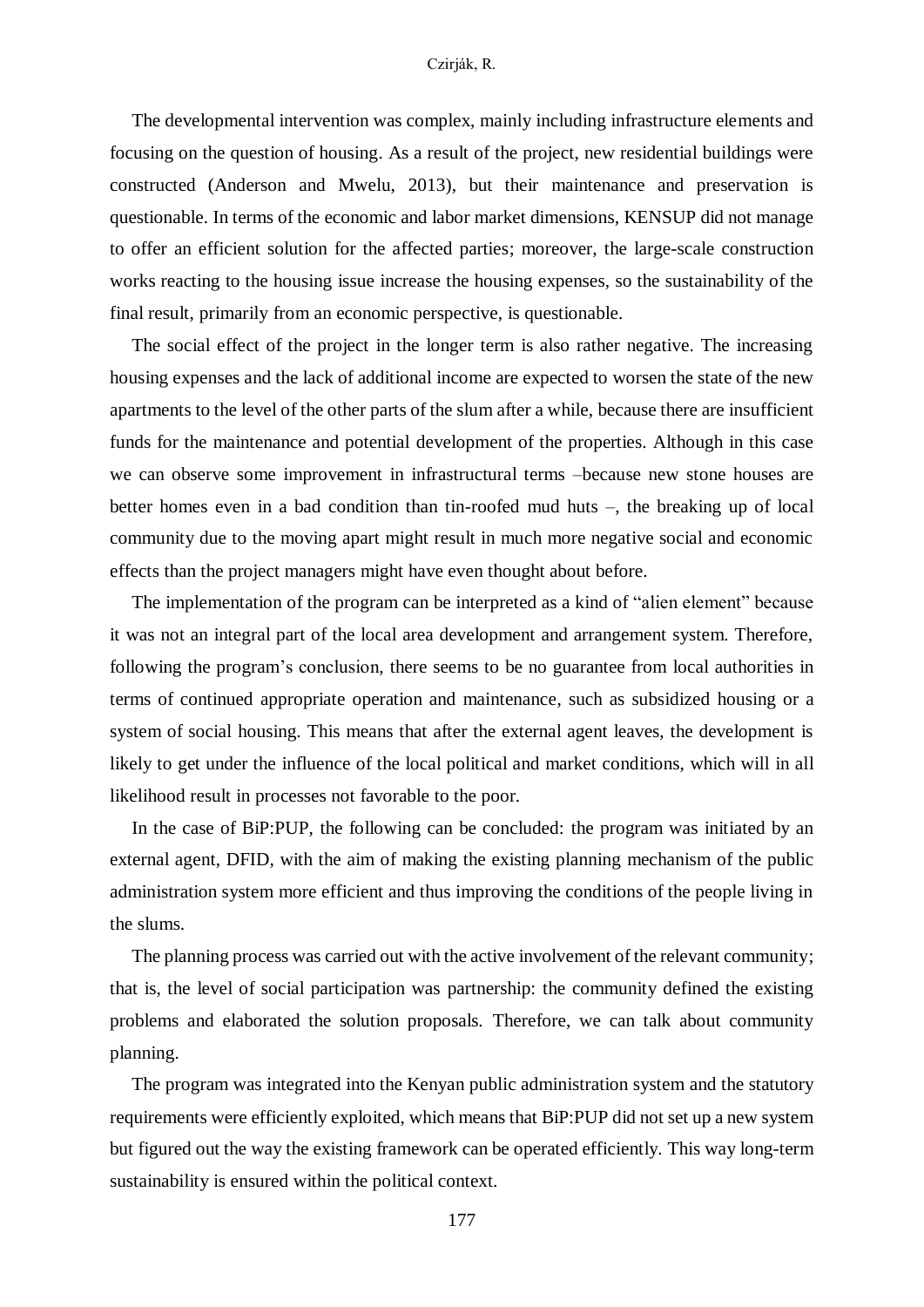The intervention was complex, including infrastructure elements among others. As part of BiP:PUP, various training sessions aiming to improve hygiene, health and labor market conditions were organized (Chege, 2006). However, people acquired similar or even more important abilities and knowledge during planning and implementation, because they got an insight into the operation and planning mechanism of the public administrational system, and they learnt to express their needs in a multi-agent system and find a solution to them based on their resources, in cooperation with external agents and each other (Lyons et al., 2006).

As well as the capacities of the local communities, the program also managed to mobilize the resources of the market agents, which considerably decreases the costs for the local and central management. Decision-makers are therefore interested in applying the methods of the program more extensively and in the longer term.

Consequently, the results are more sustainable in social, economic, political and environmental terms. The program's long-term social effects are positive, since it has led to an active community that is able to act for its own prosperity.

Making an assessment on the basis of the aspects of comparison, we can establish that BiP:PUP realized with community planning definitely appears to be better and more efficient than KENSUP implemented with external planning, as it offered a sustainable solution to the actual problems defined by the local community, with the active participation of the people affected.

The Kitale program can be considered successful not only from the perspective of the local inhabitants, but it has also generated favorable effects for the local authorities and the central decision-makers. In the context of international development cooperation, it can be stated that the program has appropriately utilized the donors' resources – money, time and expertise – and has offered an optimal solution to the recipients too, since, on the one hand, interventions reacting to the actual demands were carried out, and, on the other hand, the developments launched long-term processes in the local community that made it flourish after the donors left.

At the same time, a weakness of BiP:PUP is that its results are not spectacular. The political agents of either the donor organizations or the recipients are unable to demonstrate megainvestments or big figures, and neither party can say that it has managed to eliminate a slum. BiP:PUP is therefore unsuitable for political maneuvering. However, if the objective is not to obtain the highest tax amounts possible or maximize votes with populist tools, but to support the most fragile class of society, BiP:PUP has definitely proved that community involvement and the approach and method of community planning are suitable tools for this purpose.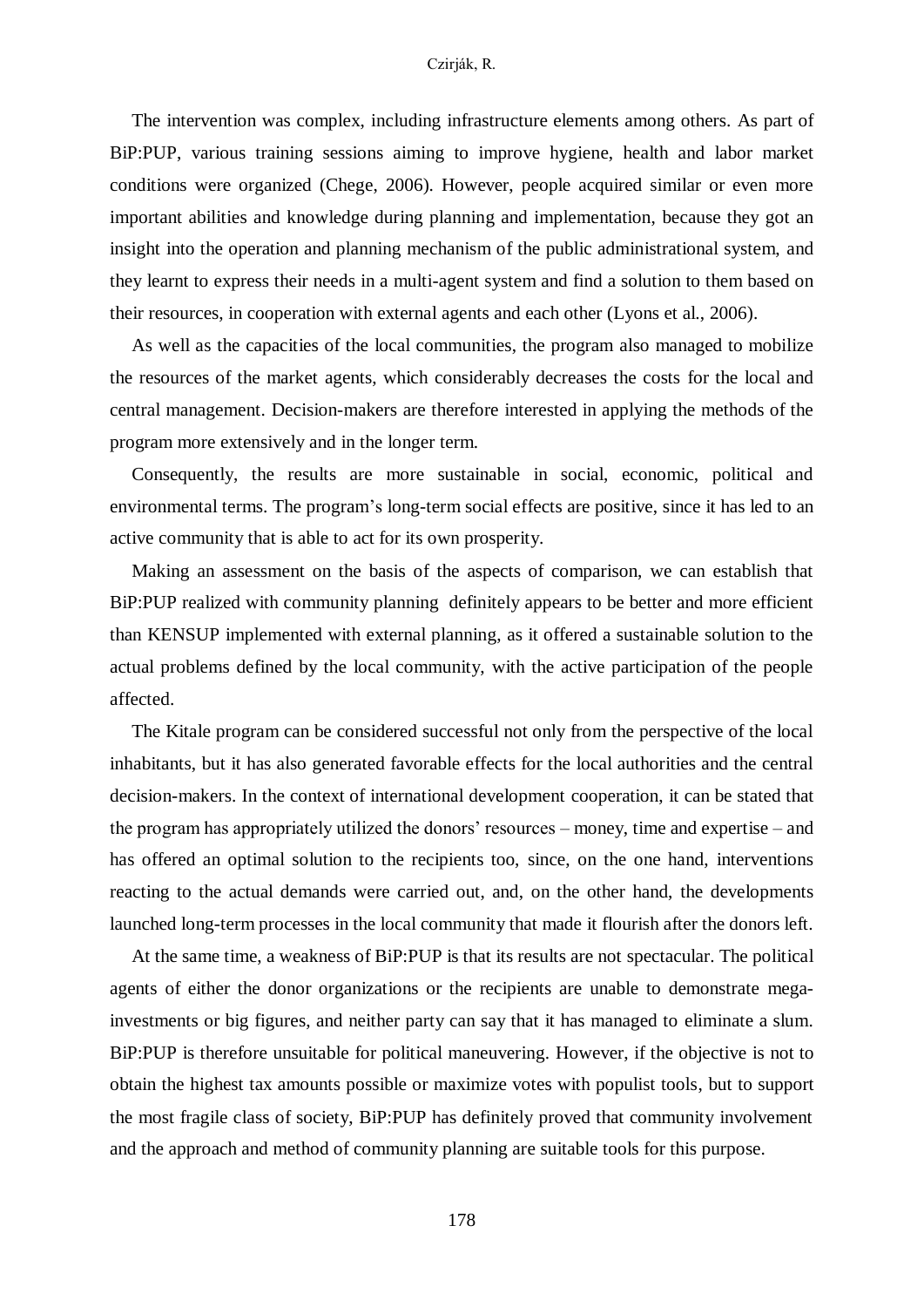### Czirják, R.

## **CONCLUSION**

This paper compared the two methods of slum upgrading: traditional external or expert-led planning with community planning or internal planning, which is realized with the active involvement of the community. According to our hypothesis, the key to efficient slum upgrading is the active involvement of the community affected by the planning process, that is, community planning.

To examine this statement, after a theoretical introduction we presented and compared two Kenyan slum upgrading programs, KENSUP and BiP:PUP. The procedure we considered successful was the one that offered a real solution to the problems defined by the local community and was sustainable both in economic and political terms, meaning the invested resources could be utilized appropriately.

The findings of the research show that the successful procedure was BiP:PUP, implemented with community planning. This is because the active involvement of the affected parties helped the agents find solutions to the pressing problems, and the procedure has induced long-term social processes enabling the local community to act for its prosperity even after their donors' departure.

However, it has to be mentioned that pre-conditions are necessary for successful community planning, which this paper does not cover. Although BiP:PUP is a good example, further investigation is necessary to explore what social, cultural, historical, etc. factors determine the success of social mobilization and participation. The author's aim is to deepen research in this direction.

Although BiP:PUP is considered a successful development, its achievements might seem to be only a drop in the ocean compared to the scale of the core problem, urbanization crisis. Eliminating slums from one day to the next is not a realistic aim, because almost 1 billion people can only be lifted from insufficient living conditions after the elimination of the mechanisms generating slums. However, considering the relations of inequality in the global economic system, unfortunately this seems to be a naïve objective. This recognition, however, must not make the part of society that is willing and able to help apathetic. After all, the societal participatory processes aiming to activate local communities are tiny steps that can slowly but surely improve the living conditions of more and more people.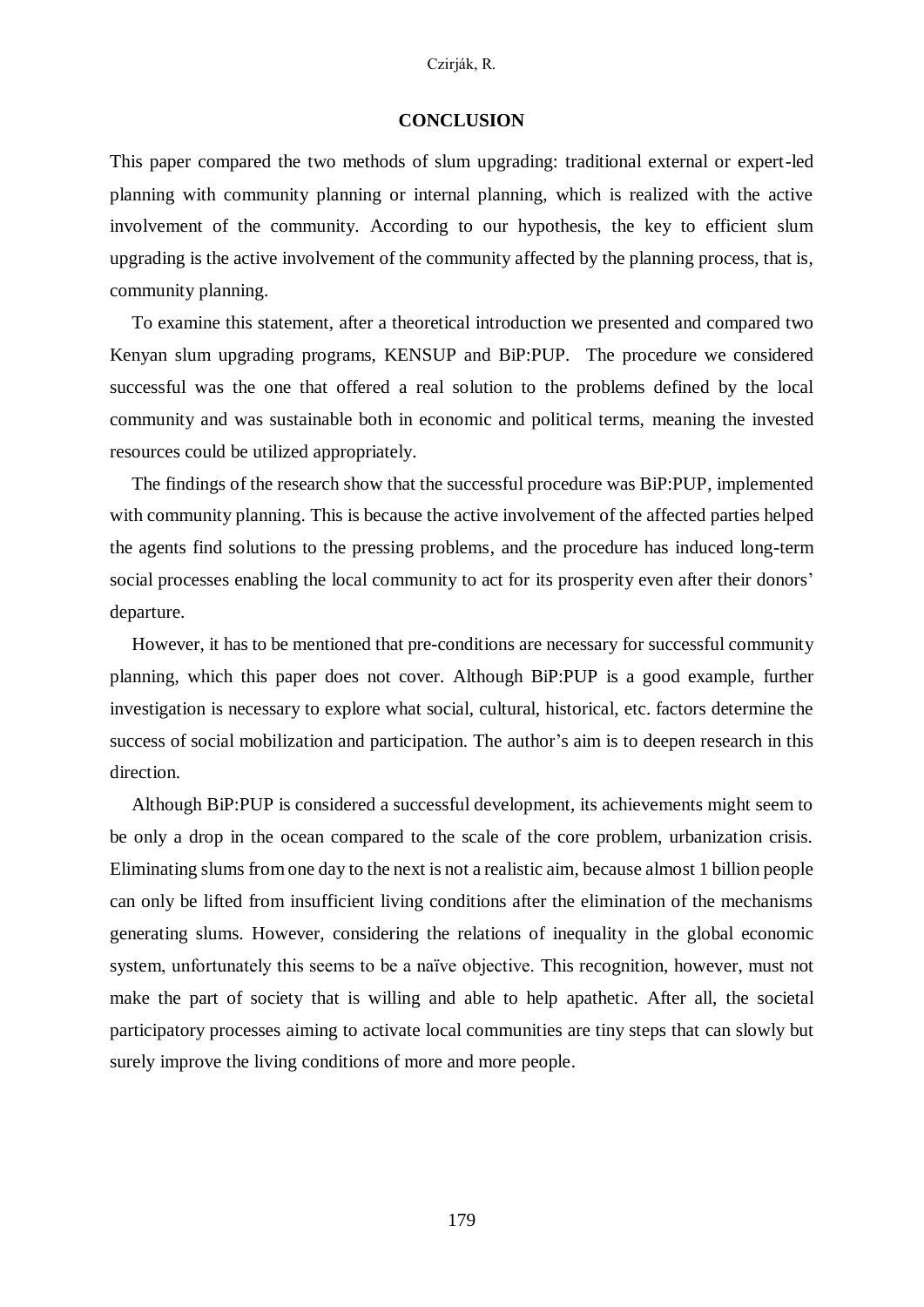## **REFERENCES**

- Anderson, M., & Mwelu, K. (2013). Kenyan slum upgrading programs: KISIP & KENSUP [Pdf]. **Retrieved** from
	- http://healthycities.berkeley.edu/uploads/1/2/6/1/12619988/kenya.pdf
- Bardóczi, S., & Giczey, P. (Eds.) (2010). *Kézikönyv a részvételi városmegújításról*. Budapest: Közösségfejlesztők Egyesülete Városmegújító Munkacsoport.
- Beke, Z. F., & Jávor, B. (2013). Résztvevők és apatikusak. Adalékok a társadalmi részvétel helyzetéhez Magyarországon. *Politikatudományi Szemle*, 22(4), 59-89.
- Ciurlik, A. (2013). *Participatory Development – should it be saved?* Independent study project in Developmet Studies, 36.
- Chege, P., & Majale, M. (2005). Participatory Urban Planning in Kitale, Kenya [Pdf]. Retrieved from http://www.irbnet.de/daten/iconda/CIB1001.pdf
- Chege, P. (2006). *Participatory Urban Planning and Partnerships Building: Supporting Provision of Access to Basic Services for the Urban Poor: A Case Study Based on Practical Action's (ITDG) Experiences in Kitale, a Secondary Town in Kenya*. p 15. [Pdf] Retrieved from the state of the state of the state of the state of the state of the state of the state of the state of the state of the state of the state of the state of the state of the state of the state of the state of

https://www.fig.net/resources/proceedings/fig\_proceedings/accra/papers/ts18/ts18\_04\_c hege.pdf

- Czirják R. (2017). *A közösségek szerepe a nemzetközi segélyezésben, kenyai nyomornegyedfejlesztések példáján*. Budapest: ELTE TáTK, Közösségi és civil tanulmányok szak, szakdolgozat.
- Davis, M. (2006). *Planet of Slums*. New York: Verso-New Left Books.
- ITDG http://web.mit.edu/urbanupgrading/upgrading/resources/organizations/IT.html
- Jeffrey, P. (2003). *Participative planning and ICT tools; identifying and evaluating the benefits* [Pdf]. Retrieved from http://econference.pict.hu/papers/11/Jeffrey%20- %20Participative%20planning%20and%20ICT%20tools.pdf
- Jones, L. (2015). Kibera upgrading project full of contradictions [Html]. Retrieved from http://www.nation.co.ke/lifestyle/DN2/Kibera-upgrading-project-full-of-contradictions/- /957860/2764288/-/15m83nrz/-/index.html
- Keserű, D. (2010). Fenntartható állapotok?! Az urbanizáció Afrikában. In I. Tarrósy (Ed.), *Fenntartható Afrika* (pp. 55-74). Pécs: Publikon Kiadó.
- Kovács, Z. (2002). *Népesség- és településföldrajz*. Budapest: ELTE Eötvös Kiadó.

Lyons, M., Majale, M., & Chege, P. (2006). Creating sustainable local economic development through sustainable partnerships: The BiP:PUP process in Kitale, Kenya. In E. Shragge, & M. Toye (Eds.), *Community economic development: Building for social change.* (pp. 264–278). Sydney: Cape Breton University Press.

- MacPherson, L. (2013). Participatory Approaches to Slum Upgrading and Poverty Reduction in African Cities. *Hydra – Interdisciplinary Journal of Social Sciences*, 1(1), 85-95.
- Majale, M. (2008). Employment creation through participatory urban planning and slum upgrading: The case of Kitale, Kenya. *Habitat International*, 32(2), 270-282.
- Majale, M. (2009). *Developing Participatory Planning Practices in Kitale, Kenya*. Planning Sustainable Cities: Global Report on Human Settlements 2009, UN-HABITAT, p. 16. [Pdf]. Retrieved from https://unhabitat.org/wpcontent/uploads/2010/07/GRHS2009CaseStudyChapter04Kitale.pdf
- Minja, D. (2017). Conversation with David Minja, Professor at Kenyatta University
- MKP (2018). Map Kibera Project Maps and Statistics [Html]. Retrieved from: http://mapkiberaproject.yolasite.com/maps-and-statistics.php
- OECD (2005). The Paris Declaration on Aid Effectiveness [Pdf]. Retrieved from https://www.oecd.org/dac/effectiveness/34428351.pdf
- Paragi, B., Szent-Iványi, B., & Vári, S. (2007). *Nemzetközi fejlesztési segélyezés tankönyv*. Budapest: TeTT Consult Kft.